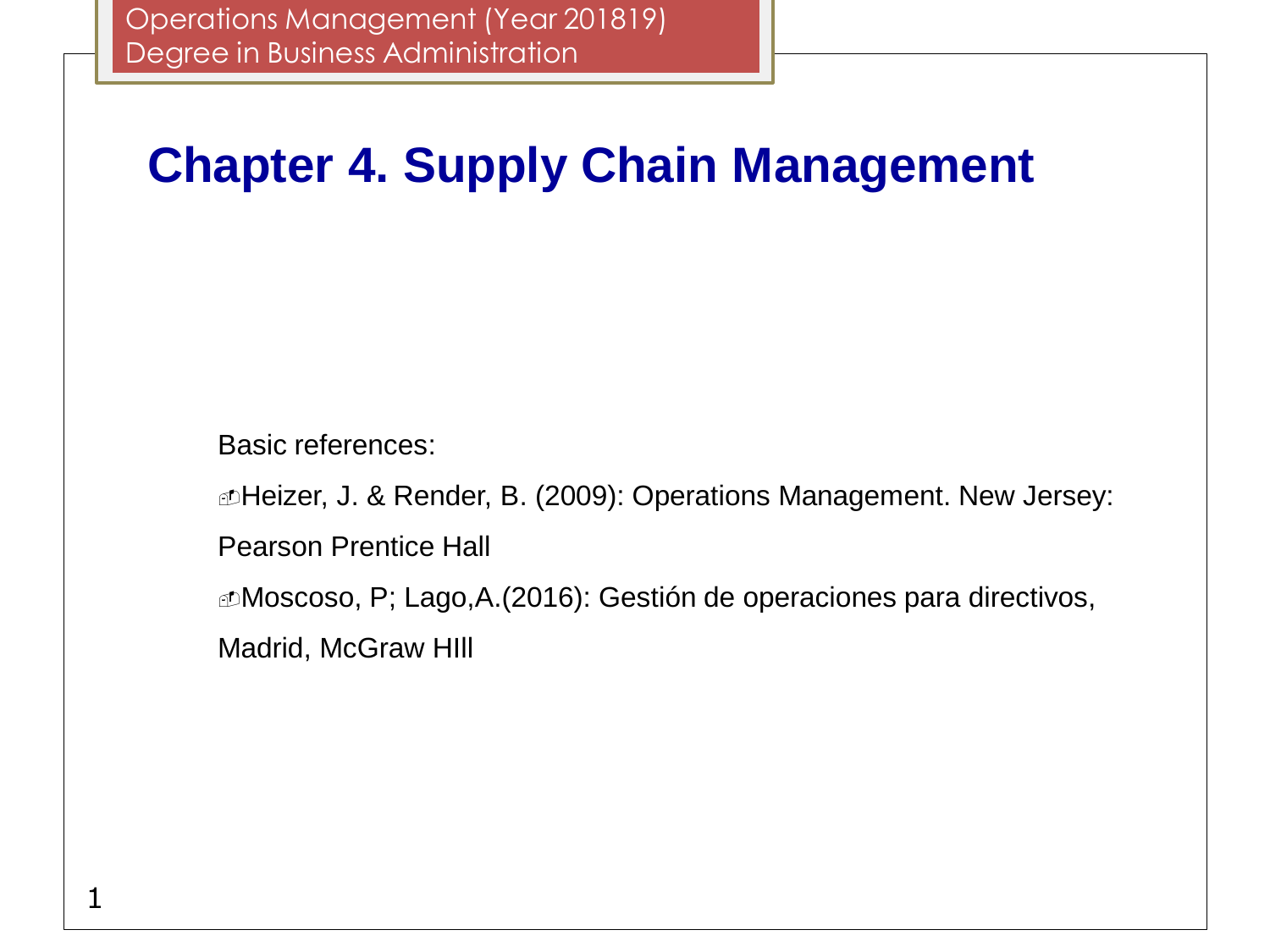Operations Management (Year 201819) Degree in Business Administration PURCHASING POLICY: PRODUCT TYPOLOGY AND SUPPLIER MANAGEMENT

**"Strategic" classification of goods and services: Kraljic's matrix**

|                                                                           |      | <b>Supply Risk</b>                                                                                                                                 |                                                                                                                                                                 |
|---------------------------------------------------------------------------|------|----------------------------------------------------------------------------------------------------------------------------------------------------|-----------------------------------------------------------------------------------------------------------------------------------------------------------------|
|                                                                           |      | <b>LOW</b>                                                                                                                                         | <b>HIGH</b>                                                                                                                                                     |
| ASING<br>Щ<br>こ<br>こ<br>PUR<br>$\overline{\mathbf{R}}$<br><b>NPO</b><br>Ē | HOIH | <b>LEVERAGED PRODUCTS</b><br>-High impact on profits.<br>-Low supply risk.<br>-Possible substitution.<br>$\rightarrow$ Look for competitive offers | <b>STRATEGIC PRODUCTS</b><br>-Critical for the cost of the<br>product.<br>-Dependence on supplier.<br>$\rightarrow$ Partnership agreement or<br>internalisation |
|                                                                           | NO-  | <b>NON-CRITICAL PRODUCTS</b><br>-Low impact on profits.<br>-Plentiful offer in market.<br>→Transactional cost: optimise<br>overall process cost    | <b>BOTTLE-NECK PRODUCTS</b><br>-Monopolistic markets.<br>-High entry barriers.<br>$\rightarrow$ Secure supply and look for<br>alternatives                      |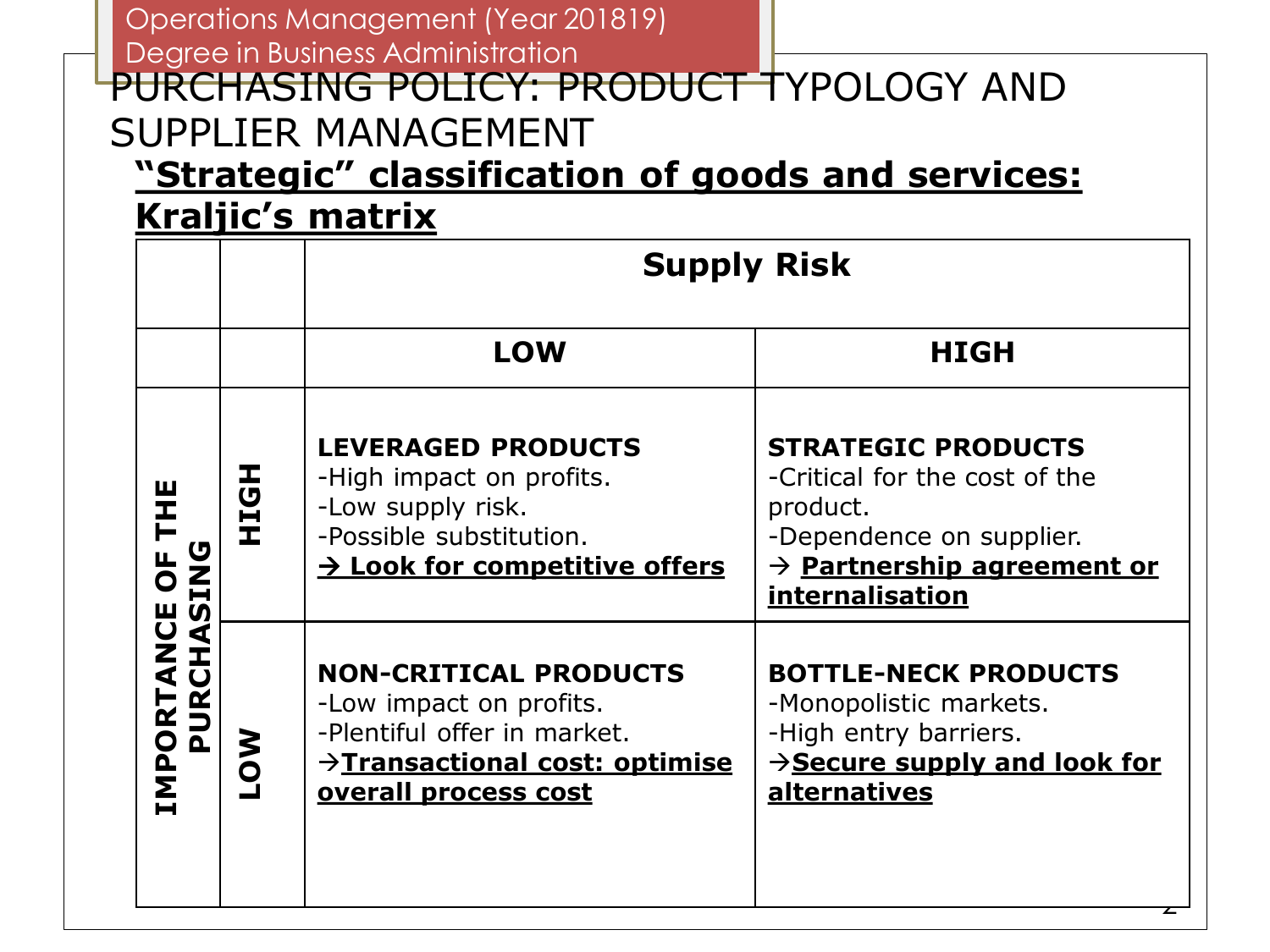Operations Management (Year 201819) Degree in Business Administration

# PURCHASING POLICY: PRODUCT TYPOLOGY AND SUPPLIER MANAGEMENT

Execise: Classify strategically following products according to Kraljic's matrix.

#### **For a car-making firm:**

- Complete door modules for cars.
- Office supplies.
- Transport of finished cars to port depot.
- Electricity supply.

### **For a city hotel:**

- on de la comunicación de la comunicación de la comunicación de la comunicación de la comunicación de la comunica<br>Del comunicación de la comunicación de la comunicación de la comunicación de la comunicación de la comunicaci - Purchases of bedroom furniture.
- Purchases of 'good' wine.
- Electricity and gas supply.
- Listing of the hotel in reservation networks.
- Laundry services.

Introducción a la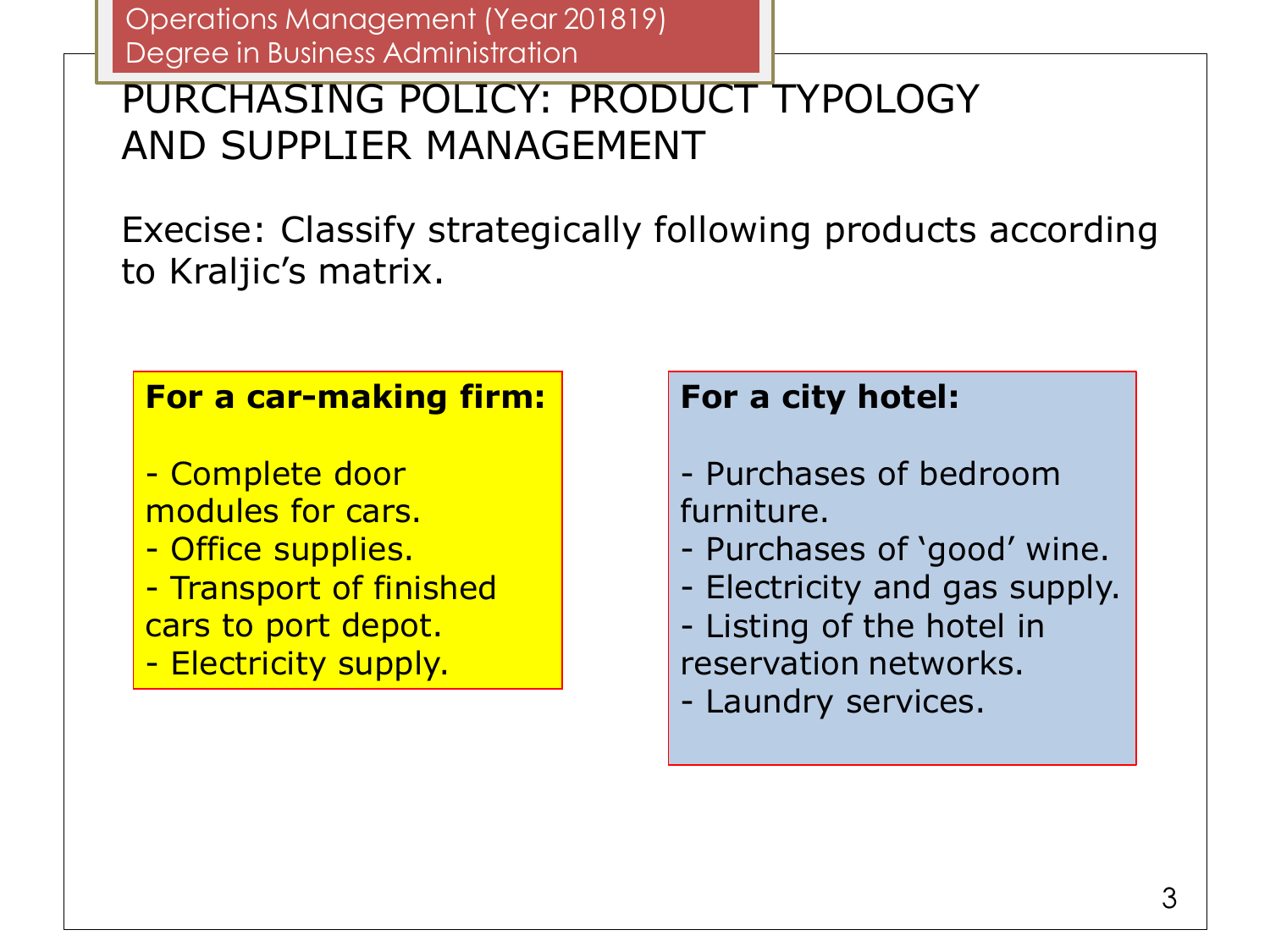#### **Kraljic's matrix application to a car-making firm**  PURCHASING POLICY: PRODUCT TYPOLOGY AND SUPPLIER MANAGEMENT

|                                                          |      | <b>Supply Risk</b>                                                                  |                                                                   |
|----------------------------------------------------------|------|-------------------------------------------------------------------------------------|-------------------------------------------------------------------|
|                                                          |      | <b>LOW</b>                                                                          | <b>HIGH</b>                                                       |
| H<br>H<br>H<br><b>IASES</b><br>玉<br>PUR<br><b>IMPORT</b> | HOIH | <b>LEVERAGED PRODUCTS</b><br>- Transport of the finished cars to<br>the port depot. | <b>STRATEGIC PRODUCTS</b><br>- Complete door modules for<br>cars. |
|                                                          | NOT  | <b>NON-CRITICAL PRODUCTS</b><br>- Office supplies.                                  | <b>BOTTLENECK PRODUCTS</b><br>- Electricity supply.               |